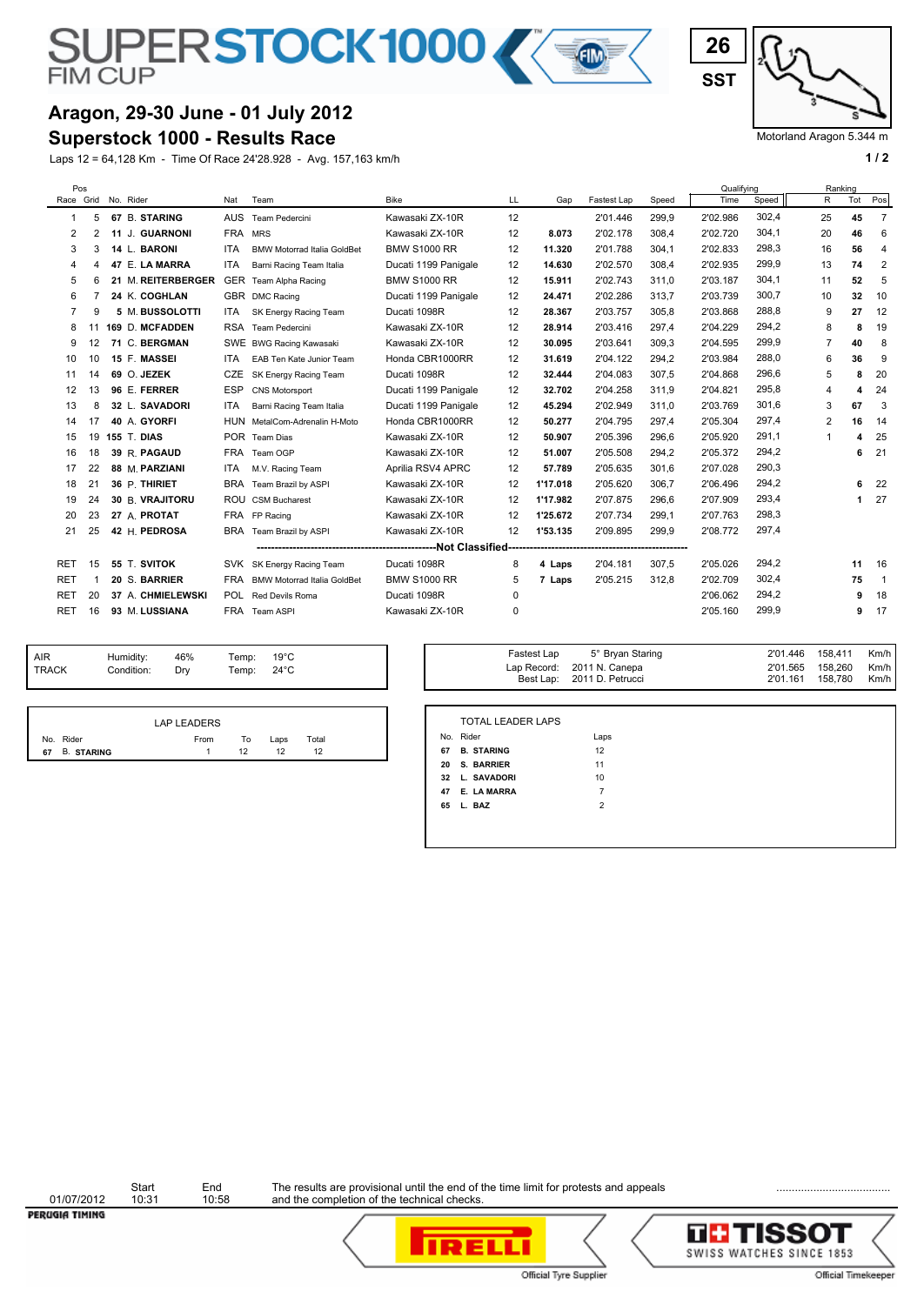





Motorland Aragon 5.344 m

# **Aragon, 29-30 June - 01 July 2012**

**Superstock 1000 - Results Race**

Laps 12 = 64,128 Km - Time Of Race 24'28.928 - Avg. 157,163 km/h **2 / 2**

#### RACE HIGHLIGHTS

| 10.27 |             | Warm-up Lap Start                      |
|-------|-------------|----------------------------------------|
| 10.31 |             | Start                                  |
| 10.32 |             | No Jump Start                          |
| 10.37 | 20 Barrier  | Crashed - Rider OK - Turn 16           |
| 10.37 | 32 Savadori | Crashed Rider OK - Re Joined - Turn 16 |
| 10.37 | 20 Barrier  | Re-joined                              |
| 10.42 | 20 Barrier  | <b>Entered Pits</b>                    |
| 10.48 | 55 Svitok   | <b>Entered Pits</b>                    |
| 10.49 | 24 Coghlan  | On the Gravel - Re-Joined              |
| 10.58 |             | End Of Session                         |

Start End The results are provisional until the end of the time limit for protests and appeals **Endingle Community** Start End<br>
01/07/2012 10:31 10:58<br> **PER/LGIATIMING** and the completion of the technical checks.

**TH TISSOT** SWISS WATCHES SINCE 1853 Official Timekeeper

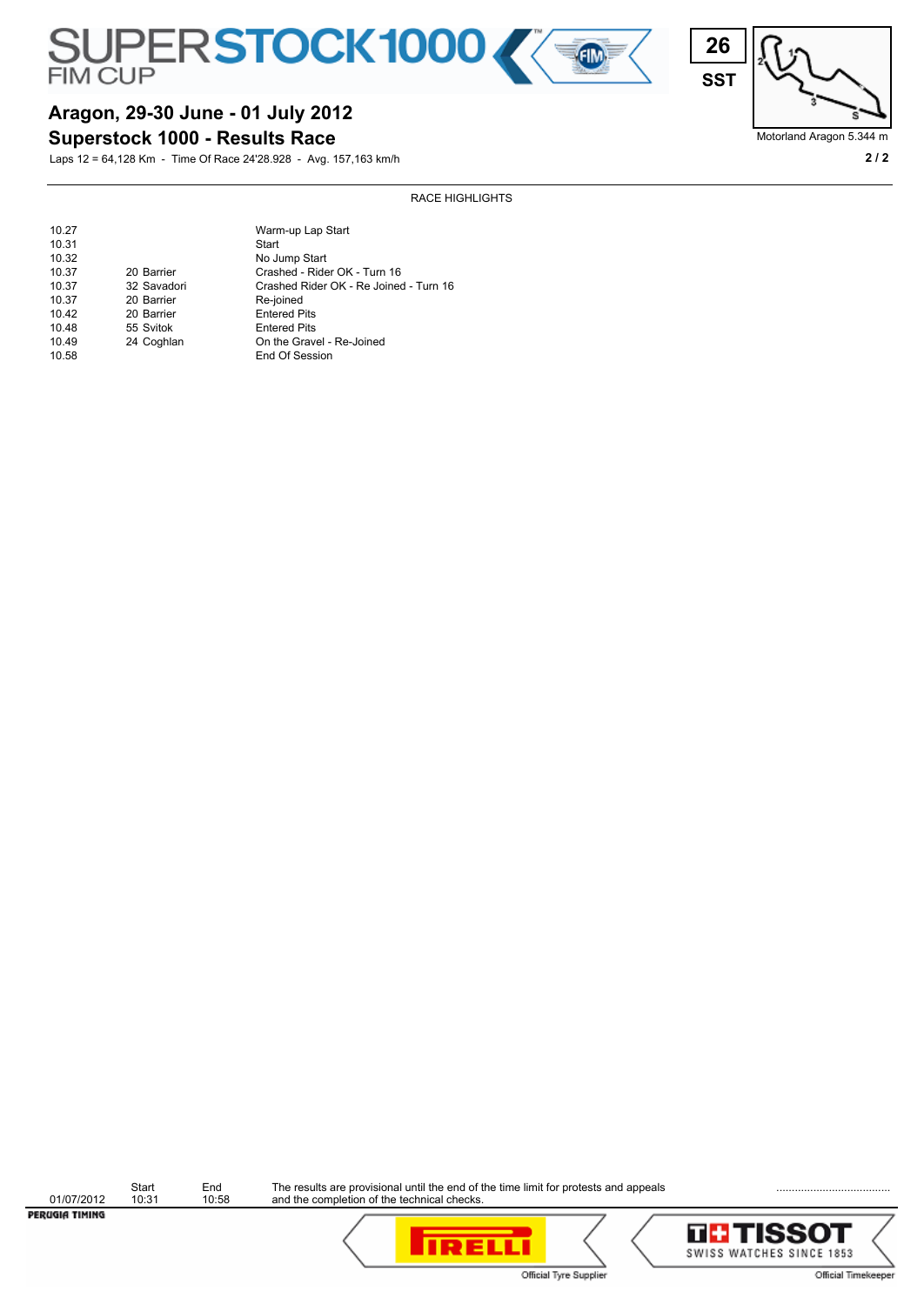# **Aragon, 29-30 June - 01 July 2012**

#### **Superstock 600 - Results Race**

Laps 6 = 32,064 Km - Time Of Race 12'41.673 - Avg. 151,548 km/h **1 / 2 1 / 2** 

**SUPERSTOCK600** 



Motorland Aragon 5.344 m

| Pos        |    |  |                        |            |                          |                     |    |        |             |       | Qualifving |       |                | Ranking |                         |
|------------|----|--|------------------------|------------|--------------------------|---------------------|----|--------|-------------|-------|------------|-------|----------------|---------|-------------------------|
| Race Grid  |    |  | No. Rider              | Nat        | Team                     | Bike                | LL | Gap    | Fastest Lap | Speed | Time       | Speed | R              | Tot     | Pos                     |
|            |    |  | 84 R. RUSSO            | <b>ITA</b> | Team Italia FMI          | Yamaha YZF R6       | 6  |        | 2'05.799    | 266.2 | 2'05.799   | 267,5 | 25             | 106     | $\overline{\mathbf{1}}$ |
| 2          |    |  | 60 M. VD MARK          | <b>NED</b> | EAB Ten Kate Junior Team | Honda CBR600RR      | 6  | 1.514  | 2'06.328    | 269,5 | 2'06.031   | 270,8 | 20             | 99      | $\overline{2}$          |
| 3          | 3  |  | 52 G. DUWELZ           | <b>BEL</b> | Team MTM Racing          | Yamaha YZF R6       | 6  | 4.594  | 2'06.761    | 266.8 | 2'06.056   | 260,4 | 16             | 58      | 3                       |
| 4          | 10 |  | 75 F. COCCO            | <b>ITA</b> | Team PATA by Martini     | Yamaha YZF R6       | 6  | 4.622  | 2'05.825    | 270.1 | 2'07.061   | 263,6 | 13             | 24      | 9                       |
| 5          |    |  | 92 A. NESTOROVIC       | <b>AUS</b> | Team MTM Racing          | Yamaha YZF R6       | 6  | 5.642  | 2'06.831    | 269,5 | 2'06.381   | 266,8 | 11             | 28      | $\overline{7}$          |
| 6          |    |  | 44 M. DAVIES           | <b>AUS</b> | Team GOELEVEN            | Kawasaki ZX-6R      | 6  | 5.813  | 2'06.927    | 260,4 | 2'06.616   | 259,8 | 10             | 19      | 13                      |
|            | 11 |  | 70 L. VITALI           | <b>ITA</b> | Team Italia FMI          | Yamaha YZF R6       | 6  | 8.545  | 2'07.228    | 271,5 | 2'07.109   | 270.1 | 9              | 42      | 5                       |
| 8          |    |  | 39 S. SUCHET           | SUI        | Team B.S.R.              | Honda CBR600RR      | 6  | 8.784  | 2'07.252    | 263.0 | 2'06.771   | 267,5 | 8              | 13      | 18                      |
| 9          | 12 |  | 29 C. SNOWSILL         | <b>AUS</b> | MTM Racing Team          | Yamaha YZF R6       | 6  | 10.860 | 2'07.789    | 268,1 | 2'07.111   | 267,5 | $\overline{7}$ | 10      | 20                      |
| 10         | 13 |  | 18 C. GAMARINO         | <b>ITA</b> | Team GO ELEVEN           | Kawasaki ZX-6R      | 6  | 12.951 | 2'07.499    | 264,2 | 2'07.128   | 266,8 | 6              | 33      | -6                      |
| 11         | 9  |  | 23 C. PONSSON          | <b>LUX</b> | <b>MRS</b>               | Kawasaki ZX-6R      | 6  | 14.519 | 2'07.994    | 263,6 | 2'06.966   | 266,8 | 5              | 14      | 17                      |
| 12         | 14 |  | 59 A. SCHACHT          | <b>DEN</b> | Schacht Racing SBK ONE   | Honda CBR600RR      | 6  | 14.533 | 2'07.890    | 268,8 | 2'07.272   | 268,8 | 4              | 22      | 12                      |
| 13         | 20 |  | 7 M. FRITZ             |            | GER Racedays             | Kawasaki ZX-6R      | 6  | 15.092 | 2'07.874    | 272,2 | 2'07.729   | 266,2 | 3              | 12      | 19                      |
| 14         | 15 |  | 26 M. VRAJITORU        |            | ROU CSM Bucharest        | Yamaha YZF R6       | 6  | 17.826 | 2'07.883    | 274,2 | 2'07.482   | 272,8 | 2              | 4       | 27                      |
| 15         | 16 |  | 64 R. CECCHINI         | ITA        | <b>FRT</b>               | Triumph Daytona 675 | 6  | 18.197 | 2'07.975    | 263,0 | 2'07.564   | 259,8 | 1              |         | 28                      |
| 16         | 21 |  | <b>6 R. DE TOURNAY</b> | <b>FRA</b> | FP Racing                | Kawasaki ZX-6R      | 6  | 19.905 | 2'09.183    | 272.2 | 2'08.174   | 272,8 |                |         |                         |
| 17         | 22 |  | 9 K. ZEELEN            | NED        | Benjan Racing            | Honda CBR600RR      | 6  | 26.307 | 2'09.091    | 264,2 | 2'08.773   | 263,6 |                | 4       | 26                      |
| 18         | 6  |  | 99 T. COVEÑA           | NED        | Team GO ELEVEN           | Kawasaki ZX-6R      | 6  | 30.485 | 2'07.670    | 267.5 | 2'06.577   | 267.5 |                | 23      | 11                      |
| 19         | 23 |  | 66 J. WILLCOX          | <b>RSA</b> | Team Trasimeno           | Yamaha YZF R6       | 6  | 31.075 | 2'09.903    | 266,2 | 2'09.023   | 264,9 |                |         |                         |
|            |    |  |                        |            |                          |                     |    |        |             |       |            |       |                |         |                         |
| <b>RET</b> | 18 |  | 71 R. MULHAUSER        | SUI        | Rivamoto Junior Team     | Yamaha YZF R6       | 3  | 3 Laps | 2'09.144    | 268,1 | 2'07.653   | 267.5 |                | 6       | 25                      |
| <b>RET</b> | 17 |  | 8 B. CHESAUX           | SUI        | EAB Ten Kate Junior Team | Honda CBR600RR      | 3  | 3 Laps | 2'11.256    | 265.5 | 2'07.623   | 260,4 |                | 26      | 8                       |
| <b>RET</b> | 5  |  | 10 N. CALERO PEREZ     | <b>ESP</b> | Team Trasimeno           | Yamaha YZF R6       | 0  |        |             | 268,1 | 2'06.432   | 267,5 |                | 50      | 4                       |
| <b>NS</b>  | 19 |  | 88 M. MARCHAL          | FRA        | Garnier-Racing Team      | Yamaha YZF R6       |    |        |             |       | 2'07.716   | 267,5 |                | 6       | 24                      |
|            |    |  |                        |            |                          |                     |    |        |             |       |            |       |                |         |                         |

**Alta** 

| <b>AIR</b>   | Humidity:<br>Condition: | 22%<br>Drv | Temp: $33^{\circ}$ C<br>Temp: 58°C |  |
|--------------|-------------------------|------------|------------------------------------|--|
| <b>TRACK</b> |                         |            |                                    |  |

| Fastest Lap<br>Temp:<br>33°C<br>Temp:<br>58°C | 4° Riccardo Russo<br>Lap Record: 2011 J. Metcher<br>Best Lap: 2012 R. Russo | 2'05.799<br>2'05.912 152,790<br>2'05.799 | 152,930<br>Km/h<br>Km/h<br>152,930<br>Km/h |
|-----------------------------------------------|-----------------------------------------------------------------------------|------------------------------------------|--------------------------------------------|
|-----------------------------------------------|-----------------------------------------------------------------------------|------------------------------------------|--------------------------------------------|

|             | LAP LEADERS |    |      |       |
|-------------|-------------|----|------|-------|
| No. Rider   | From        | To | Laps | Total |
| 84 R. RUSSO |             | 6  |      |       |

| 84 R. RUSSO              | 28   |
|--------------------------|------|
| No. Rider                | Laps |
| <b>TOTAL LEADER LAPS</b> |      |

| 60 | <b>M. VD MARK</b> | 14 |
|----|-------------------|----|
|    | 52 G. DUWELZ      |    |
| 39 | S. SUCHET         |    |

Start End<br>30/06/2012 18:29 18:43<br>**PER/LGIATIMING** 

Start End The results are provisional until the end of the time limit for protests and appeals **Endingle Community** and the completion of the technical checks.



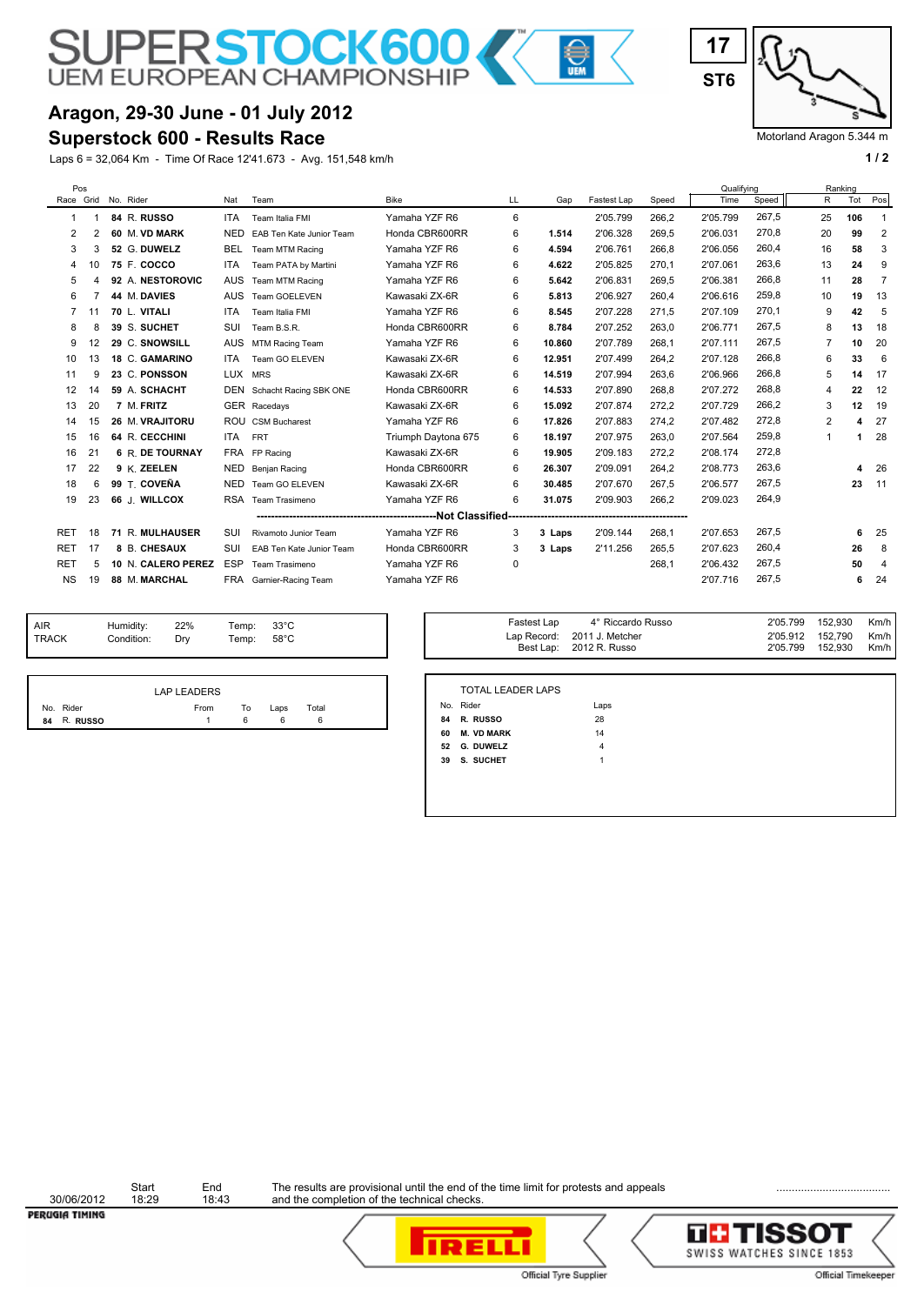

RACE HIGHLIGHTS



### **Superstock 600 - Results Race**

Laps 6 = 32,064 Km - Time Of Race 12'41.673 - Avg. 151,548 km/h **2 / 2**

| 18.12 |                 | Pit Lane will open at 18.15  |
|-------|-----------------|------------------------------|
| 18.24 |                 | Warm-up Lap Start            |
| 18.29 |                 | Start                        |
| 18.30 |                 | No Jump Start                |
| 18.31 | 10 Calero Perez | Crashed - Rider OK - Turn 17 |
| 18.35 | 8 Chesaux       | <b>Entered Pits</b>          |
| 18.37 | 71 Mulhauser    | Crashed - Rider OK - Turn 17 |
| 18.43 |                 | End Of Session               |

Start End The results are provisional until the end of the time limit for protests and appeals **Endingle Community** and the completion of the technical checks.







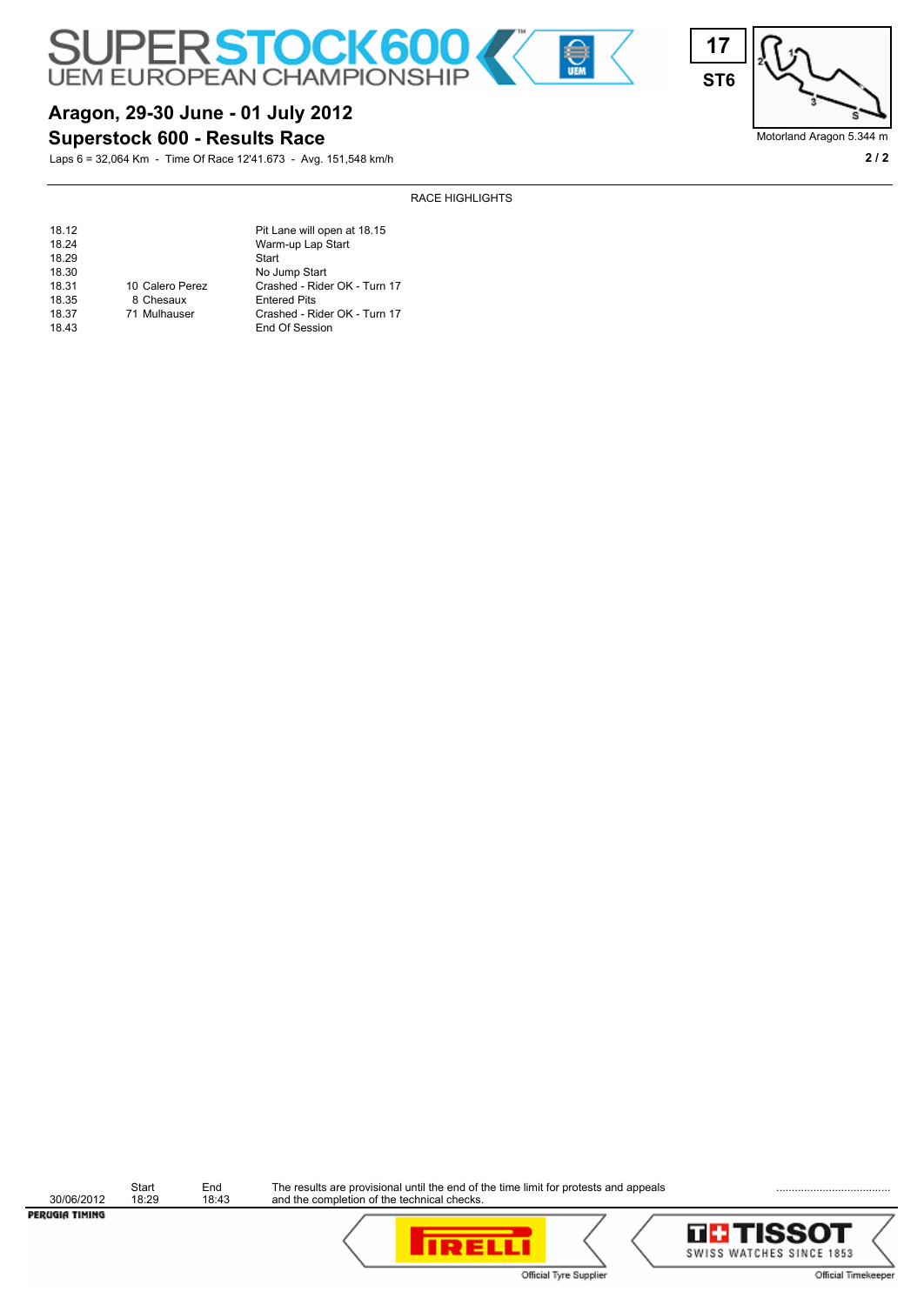

# **KTM European Junior Cup - Results Race Aragon, 29-30 June - 01 July 2012**

Laps 8 = 42,752 Km - Time Of Race 18'38.964 - Avg. 137,544 km/h **1 and 1 and 1 and 1 and 1 and 1 and 1 a** 1 and 1 and 1 and 1 and 1 and 1 and 1 and 1 and 1 and 1 and 1 and 1 and 1 and 1 and 1 and 1 and 1 and 1 and 1 and 1



**EJC 11**

Motorland Aragon 5.344 m

| Pos        |    |                     |                   |            |                                 |              |    |          |             |       | Qualifying |       |                | Ranking        |                |
|------------|----|---------------------|-------------------|------------|---------------------------------|--------------|----|----------|-------------|-------|------------|-------|----------------|----------------|----------------|
|            |    | Race Grid No. Rider |                   | Nat        | Team                            | <b>Bike</b>  | LL | Gap      | Fastest Lap | Speed | Time       | Speed | R              | Tot            | Pos            |
|            | 2  |                     | 27 J. ORELLANA    | <b>ESP</b> | Europ Foods                     | KTM Duke 690 | 8  |          | 2'18.219    | 211.4 | 2'18.356   | 211.0 | 25             | 46             |                |
| 2          |    |                     | 58 L. WIMMER      | <b>AUT</b> | <b>MSC Schalchen</b>            | KTM Duke 690 | 8  | 0.040    | 2'18.463    | 211,4 | 2'17.601   | 209,4 | 20             | 45             | 2              |
| 3          | 3  |                     | 75 G. GARCIA      | <b>ESP</b> | Hospitality S.L.                | KTM Duke 690 | 8  | 6.630    | 2'19.802    | 211,8 | 2'19.511   | 209.8 | 16             | 25             | $\overline{7}$ |
| 4          | 6  | 3 C. VIDAL          |                   | <b>ESP</b> | Moto Club GP2012                | KTM Duke 690 | 8  | 6.659    | 2'19.356    | 211.8 | 2'20.323   | 209.8 | 13             | 39             | 3              |
| 5          | 8  |                     | 2 J. DEMOULIN     |            | FRA JFA Performances            | KTM Duke 690 | 8  | 16.253   | 2'20.319    | 212,2 | 2'21.252   | 208.6 | 11             | 35             | $\overline{4}$ |
| 6          | 10 |                     | 16 A. WIELEBSKI   |            | POL Bogdanka                    | KTM Duke 690 | 8  | 21.911   | 2'21.138    | 212,2 | 2'21.502   | 208.6 | 10             | 30             | 5              |
| 7          |    |                     | 10 J. PATTERSON   |            | GBR RPM Performance             | KTM Duke 690 | 8  | 21.979   | 2'21.792    | 210.6 | 2'20.717   | 209,0 | 9              | 20             | 10             |
| 8          | 15 | 68 B. KYEE          |                   |            | USA Brandon Kyee Racing         | KTM Duke 690 | 8  | 31.071   | 2'22.174    | 211.8 | 2'22.792   | 209.4 | 8              | 18             | 12             |
| 9          | 13 |                     | 7 S. KACZMAREK    | POL.       | Bogdanka                        | KTM Duke 690 | 8  | 31.805   | 2'21.937    | 212.6 | 2'22.214   | 209,0 | $\overline{7}$ | 16             | 14             |
| 10         | 5  | 29 J. LEWIS         |                   | <b>NZL</b> | Jake Lewis Racing               | KTM Duke 690 | 8  | 31.829   | 2'22.266    | 211.4 | 2'20.255   | 209,0 | 6              | 25             | 8              |
| 11         | 11 | 41                  | S. ODEGARD        |            | NOR Team Stinius Viking Odegard | KTM Duke 690 | 8  | 31.938   | 2'22.000    | 212,2 | 2'21.613   | 208,6 | 5              | 18             | 13             |
| 12         | 12 | 55 L                | <b>MIKHALCHIK</b> |            | UKR Wind Racing                 | KTM Duke 690 | 8  | 32.347   | 2'22.993    | 212,2 | 2'21.705   | 206,2 | 4              | 14             | 15             |
| 13         | 22 |                     | 47 G. SCARCELLA   | AUS        | <b>Held Australia</b>           | KTM Duke 690 | 8  | 32.615   | 2'22.526    | 211,0 | 0.000      |       | 3              | 19             | 11             |
| 14         | 16 | 777 M. ARANDA       |                   | <b>ESP</b> | Team Box 77                     | KTM Duke 690 | 8  | 50.581   | 2'24.116    | 211,0 | 2'23.789   | 208.6 | 2              | $\mathbf{2}$   | 19             |
| 15         | 14 |                     | 30 G. ROZKALNS    | LAT        | <b>Bruno Racing</b>             | KTM Duke 690 | 8  | 50.633   | 2'24.260    | 209,8 | 2'22.486   | 209,4 | 1              | 4              | 18             |
| 16         | 18 | 95 J. MAYER         |                   | AUT        | Team Motorrad Mayer R.          | KTM Duke 690 | 8  | 52.855   | 2'23.797    | 211,0 | 2'24.561   | 209.8 |                |                |                |
| 17         | 17 |                     | 77 V. ALCALA      | <b>ESP</b> | Team Box 77                     | KTM Duke 690 | 8  | 1'03.463 | 2'25.192    | 209.8 | 2'24.343   | 205,0 |                |                |                |
| 18         | 19 |                     | 26 S. MANZANEQUE  | <b>ESP</b> | S.M.G. Racing                   | KTM Duke 690 | 8  | 1'06.620 | 2'26.121    | 210.6 | 2'25.513   | 208,6 |                | $\overline{2}$ | -21            |
| 19         | 21 |                     | 11 Q. HASHMI      |            | GBR www.kazhashmi.com           | KTM Duke 690 | 8  | 2'05.698 | 2'32.754    | 211.0 | 2'31.120   | 205,4 |                | $\overline{2}$ | 20             |
| 20         | 20 | 65 L. HUNT          |                   |            | <b>GBR NYRRSC</b>               | KTM Duke 690 | 8  | 2'13.884 | 2'29.417    | 210,2 | 2'30.772   | 205,4 |                |                |                |
|            |    |                     |                   |            |                                 |              |    |          |             |       |            |       |                |                |                |
| <b>RET</b> | 9  |                     | 24 A. MIÑANA      | <b>ESP</b> | Moto Vudu                       | KTM Duke 690 | 3  | 5 Laps   | 2'22.078    | 212,6 | 2'21.392   | 207.4 |                |                |                |
| <b>RET</b> |    |                     | 22 F. FAZZINA     | <b>ITA</b> | Moto Vudu                       | KTM Duke 690 | -1 | 7 Laps   |             | 210,2 | 2'19.562   | 210,6 |                | 10             | 16             |
|            |    |                     |                   |            |                                 |              |    |          |             |       |            |       |                |                |                |

| <b>AIR</b> | Humidity:  | 36% | Temp: $24^{\circ}$ C |      |
|------------|------------|-----|----------------------|------|
| TRACK      | Condition: | Dry | Temp:                | 40°C |

|                   | <b>LAP LEADERS</b> |                |      |       |  |
|-------------------|--------------------|----------------|------|-------|--|
| No. Rider         | From               | To             | Laps | Total |  |
| 58 L. WIMMER      | 1                  | 3              | 3    |       |  |
| 27 J. ORELLANA    | 4                  | $\overline{4}$ |      |       |  |
| L. WIMMER<br>58   | 5                  | 7              | 3    | 6     |  |
| J. ORELLANA<br>27 | 8                  | 8              |      | 2     |  |

| Fastest Lap | 8° Javier Orellana       | 2'18.219 | 139.188 | Km/h |
|-------------|--------------------------|----------|---------|------|
| Lap Record: | Best Lap: 2012 L. Wimmer | 2'17.601 | 139,810 | Km/h |

|    | TOTAL LEADER LAPS  |               |  |
|----|--------------------|---------------|--|
|    | No. Rider<br>Laps  |               |  |
| 58 | I WIMMFR           | 15            |  |
| 6  | R. HARTOG          | 4             |  |
| 23 | A PASFK            | 3             |  |
| 27 | <b>J. ORELLANA</b> | $\mathcal{P}$ |  |
|    |                    |               |  |

Start End<br>
01/07/2012 16:41 17:02<br> **PER/JGIA TIMING** 

Start End The results are provisional until the end of the time limit for protests and appeals **Ending the Completion of the technical** checks.<br>16:41 17:02 and the completion of the technical checks.